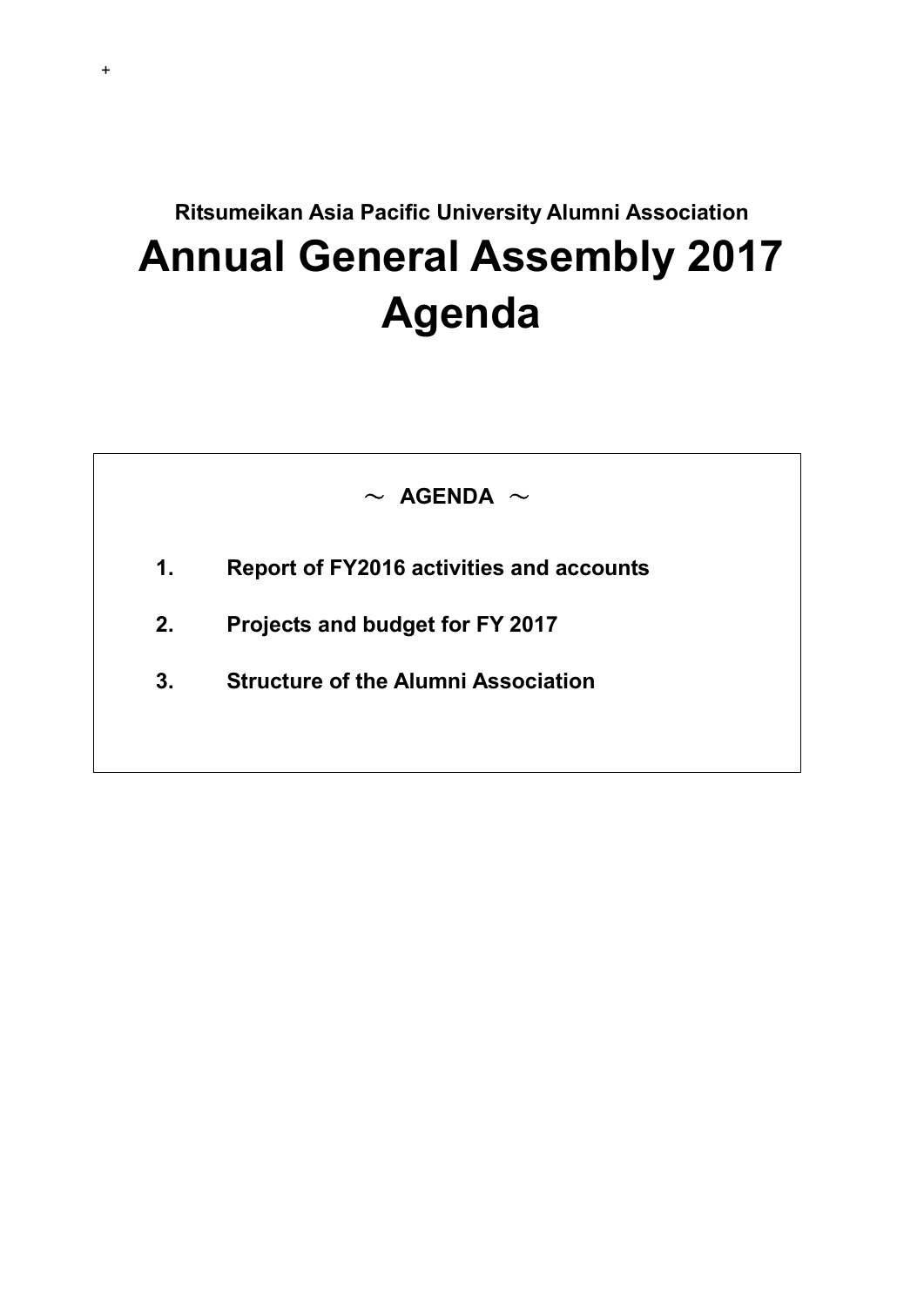# **1. FY 2016 Projects and Finances Report**

#### **1) About the APU Alumni Association**

- a. Number of full members (as of March 31, 2017): 15,096 members (8,045 Domestic, 7,051 International, a total of 127 countries & regions)
- b. Number of Chapters: 29 (as of March 31, 2017)

Japan (7): Kanto, Chubu, Kansai, Chu-Shikoku, Fukuoka, Oita, Kumamoto

Outside Japan (22): China (Shanghai,Beijing・Tianjin), Europe, African Resource Center, Taiwan, Korea, Mongolia, Myanmar, the Philippines, Malaysia, Vietnam (Hanoi・Ho-Chi-Minh), Thailand, Indonesia, Sri Lanka, Singapore, India, Tonga, Samoa, Latin America, Hong Kong,Cambodia

#### **2) Project Report**

#### **Key Projects**

Held regional chapter leaders meetings in Mongolia, Indonesia, Sri Lanka, Kyoto, and Tokyo.

Total 25 chapters participated the meeting. They shared the vision of APU Alumni Association and budget, exchanged the information between each chapters.

Enhanced support for activities held by chapters and groups of alumni, including charity events, lectures, and events to assist elementary school children

Supported and trained Loop A.S. members and held events to invite alumni back to the APU campus, thereby raising the profile of the Alumni Association

Assisted with the establishment of the Cambodia chapter (February)

Held discussion sessions and assisted with the establishment of the Okinawa, Hiroshima, and Hokkaido chapters

Publicized Alumni Association activities at the graduation ceremonies (September and March)

#### **Support for current students and the university**

Invited alumni to campus to give lectures in regular classes as part of efforts to support current students

Held events where current students could interact with alumni and other initiatives aimed at ensuring

current students lead fulfilling lives at university

Held events to provide students with job hunting support

Established a fund to support student activities and provided financial assistance (¥270,000)

Donated ¥200,000 worth of books to the APU Library

Sponsored the GBCC (¥500,000)

Held a reconstruction assistance event for people in Beppu and at APU affected by the Kumamoto Earthquakes in April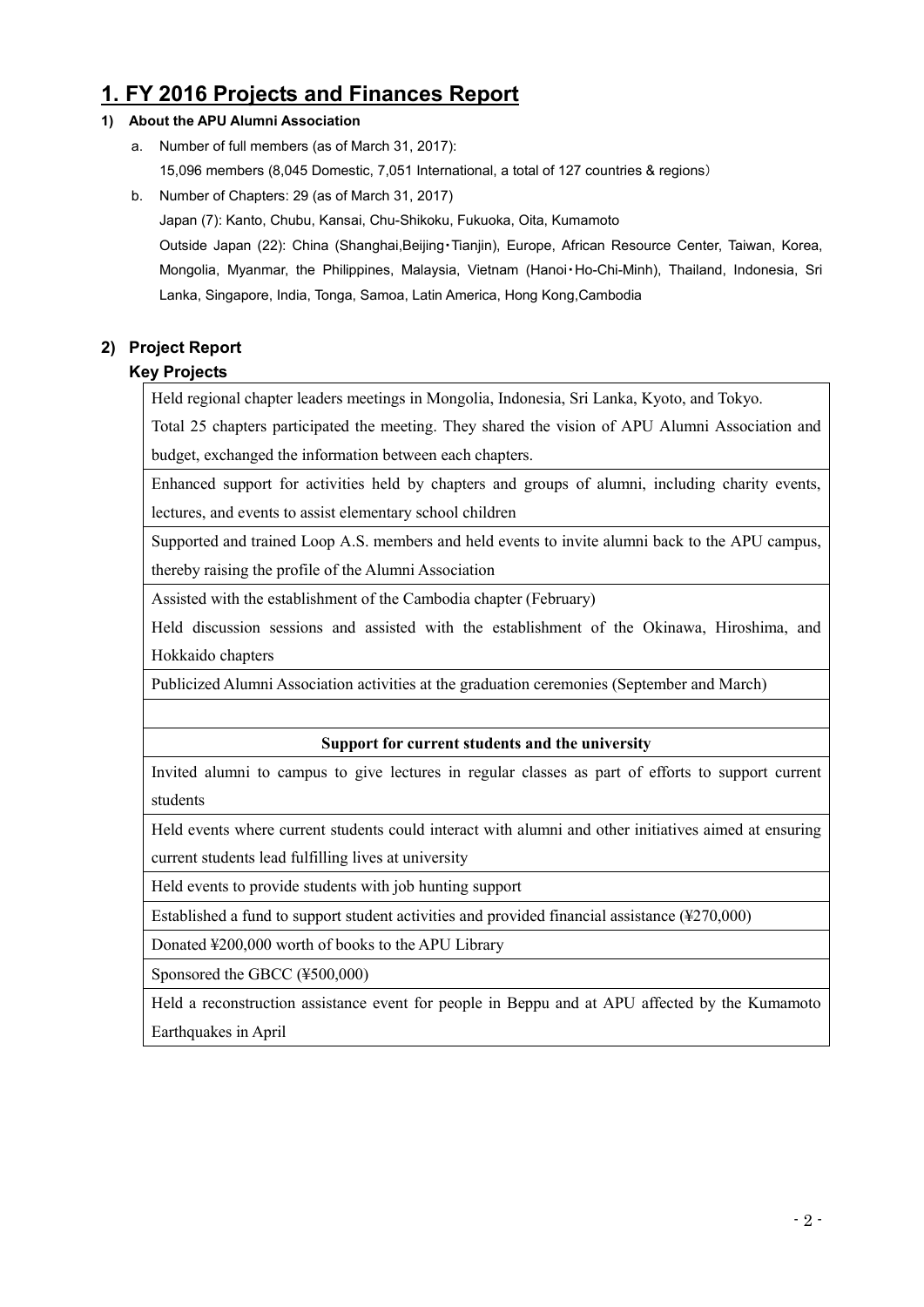# **Key Alumni Activities in Japan**

| Date          | Activity                                             | Chapter               | Place      | Participants   |
|---------------|------------------------------------------------------|-----------------------|------------|----------------|
| Apr.9         | Welcome event for new graduates                      | Kansai                | Osaka      | 44             |
| Apr.23        | Welcome event for new graduates                      | Kanto                 | Tokyo      | 71             |
| May.13        | Okinawa Chapter Kick off meeting                     |                       | Okinawa    | 8              |
| May.28        | Hiroshima Chapter Kick off meeting                   |                       | Hiroshima  | 10             |
| June.12       | Disaster assistance volunteering                     | Kumamoto              | Kumamoto   | $\overline{4}$ |
| June.25       | Welcome event for new graduates                      | Fukuoka               | Fukuoka    | 23             |
| July.2        | Hokkaido Chapter Kick off meeting                    |                       | Hokkaido   | $\overline{7}$ |
| July.9        | <b>Annual General Assembly</b>                       | Cyushikoku            | Cyushikoku | 8              |
| July.15       | Lecture from Alumni                                  |                       | <b>APU</b> | 25             |
| July.23       | Think Globally Act Locally Lecture from Mr. Nakamura | Fukuoka               | Fukuoka    | 12             |
| July.30       | <b>BBQ</b>                                           | Kanto                 | Tokyo      | 45             |
| July.30       | Welcome event for new graduates                      | Kumamoto              | Kumamoto   | 19             |
| Aug.27        | APU Alumni Association Kansai Chapter /              | Kansai                | Osaka      | 10             |
|               | Ritsumeikan Reconnect Exchange Event                 |                       |            |                |
| Aug.27        | <b>General Assembly</b>                              | Kumamoto              | Kumamoto   | 8              |
| Oct.1         | Seminar to commemorate the publication of            | Kanto                 | Tokyo      | 96             |
|               | Mazeru Kyoiku                                        |                       |            |                |
| Oct.8         | SRC·BASE10 reunion                                   |                       | <b>APU</b> | 80             |
| Oct.15        | Kyusyu Rebuilding event                              |                       | <b>APU</b> | 108            |
| Oct.22        | Jumbo Sports festival 2016                           | Kanto                 | Tokyo      | 8              |
| <b>Nov.11</b> | Career Planning week:                                |                       | <b>APU</b> | 30             |
|               | Lectures from Alumni/ panel discussion               |                       |            |                |
| <b>Nov.20</b> | Annual General Assembly, Cooking event               | Cyushikoku            | Cyushikoku | 5              |
| <b>Nov.26</b> | <b>Annual General Assembly</b>                       | Cyubu                 | Cyubu      | 25             |
| Dec. 10       | <b>JUMBO Party</b>                                   | Kanto                 | Tokyo      | 361            |
| Dec. 10       | <b>JUMBO Party</b>                                   | Kansai                | Osaka      | 82             |
| Dec. 10       | <b>JUMBO Party</b>                                   | Fukuoka Oita Kumamoto | Fukuoka    | 75             |
| Jan.15        | <b>Annual General Assembly</b>                       | Oita                  | Oita       | 41             |
| Jan.21        | <b>Annual General Assembly</b>                       | Fukuoka               | Fukuoka    | 9              |
| Feb.18        | <b>Carrier Event</b>                                 |                       | <b>APU</b> | 50             |
| Mar.11        | <b>APU Cooking Studio</b>                            | Kanto                 | Tokyo      | 33             |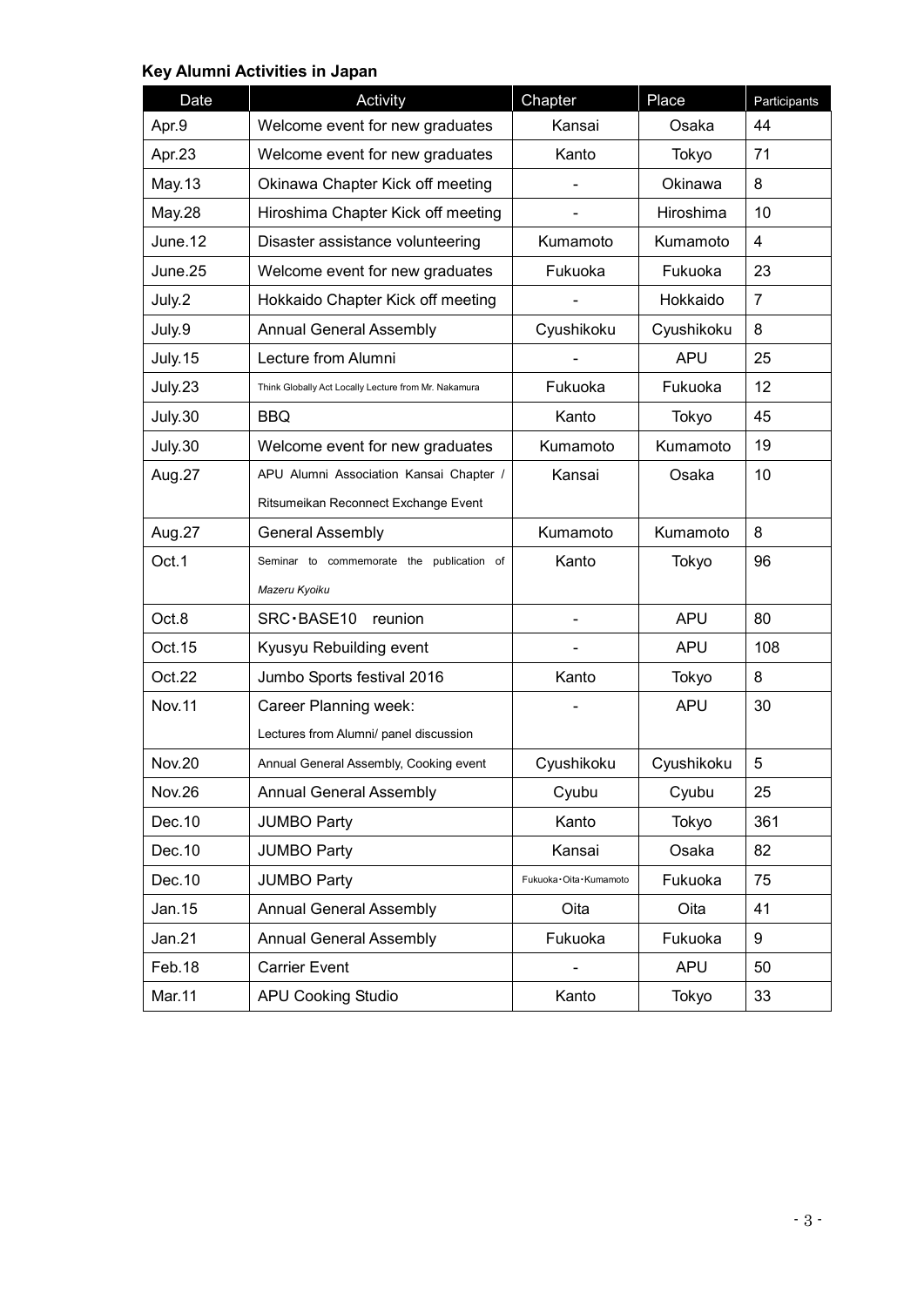### **Key Alumni Activities outside Japan**

| Date          | Activity                                     | Chapter        | Place          | Participants   |
|---------------|----------------------------------------------|----------------|----------------|----------------|
| Apr. 16       | Finger Talk Trip                             | Singapore      | Indonesia      | 8              |
| May.28        | Job Fair + Gathering/Welcoming New Graduates | Indonesia      | Indonesia      | 68             |
| June.11       | <b>Annual General Assembly</b>               | India          | India          | 9              |
| July.30       | Annual General Assembly                      | Thailand       | Thailand       | 110            |
| Sep.3         | Annual General Assembly                      | Singapore      | Singapore      | 59             |
| Sep.10        | Welcome event for new graduates              | India          | India          | 17             |
| Sep.10        | Annual General Assembly                      | Sri Lanka      | Sri Lanka      | 10             |
| Nov.5         | Annual General Assembly                      | Hanoi          | Hanoi          | 46             |
| <b>Nov.12</b> | <b>CAREER SHARING + Goukon Gathering</b>     | Indonesia      | Indonesia      | 20             |
| <b>Nov.19</b> | Annual General Assembly                      | Ho Chi Minh    | Ho Chi Minh    | 61             |
| Dec.10        | Annual General Assembly                      | Philippines    | Philippines    | 8              |
| Dec.10        | <b>Annual General Assembly</b>               | <b>Beijing</b> | <b>Beijing</b> | 46             |
| Dec.13        | Charity event                                | Philippines    | Philippines    | 20             |
| Jan.21        | Annual General Assembly                      | Indonesia      | Indonesia      | 31             |
| Jan.21        | <b>Annual General Assembly</b>               | Shanghai       | Shanghai       | 67             |
| Feb.11        | Annual General Assembly (with                | Malaysia       | Malaysia       | $\overline{2}$ |
|               | Ritsumeikan University Alumni                |                |                |                |
|               | Association)                                 |                |                |                |
| <b>Mar.11</b> | Orientation session for APU new students     | India          | India          | 6              |
| <b>Mar.11</b> | Orientation session for APU new students     | Sri Lanka      | Sri Lanka      | 24             |

#### **Other Related Activities**

| Date    | Activity                     | Participant from the |
|---------|------------------------------|----------------------|
|         |                              | Association          |
| Sep. 16 | APU Fall Graduation          | YOSHIDA Seitaka      |
| Mar. 17 | <b>APU Spring Graduation</b> | YOSHIDA Seitaka      |

| Date    | Activity                                | Chapter    | Place      | Participants |
|---------|-----------------------------------------|------------|------------|--------------|
| Nov. 12 | First Step (career support event)       | Loop.A.S   | <b>APU</b> | 19           |
| Dec.10  | Hearing aimed at building networks with | <b>APU</b> | Tokyo      | 8            |
|         | educators and researchers               |            |            |              |
| Dec.16  | GOAL(Lecture from Alumni)               | <b>APU</b> | <b>APU</b> | About 300    |
| Dec.17  | Loop A.S. Winter Camp                   | Loop.A.S   | <b>APU</b> | 20           |
| Jan.22  | APU Global Career Dialogue: Designing   | <b>APU</b> | <b>APU</b> | 50           |
|         | the Future of Work and Learning         |            |            |              |
| Jan.27  | Thinking about Graduate School and      | <b>APU</b> | <b>APU</b> | 20           |
|         | Your Career                             |            |            |              |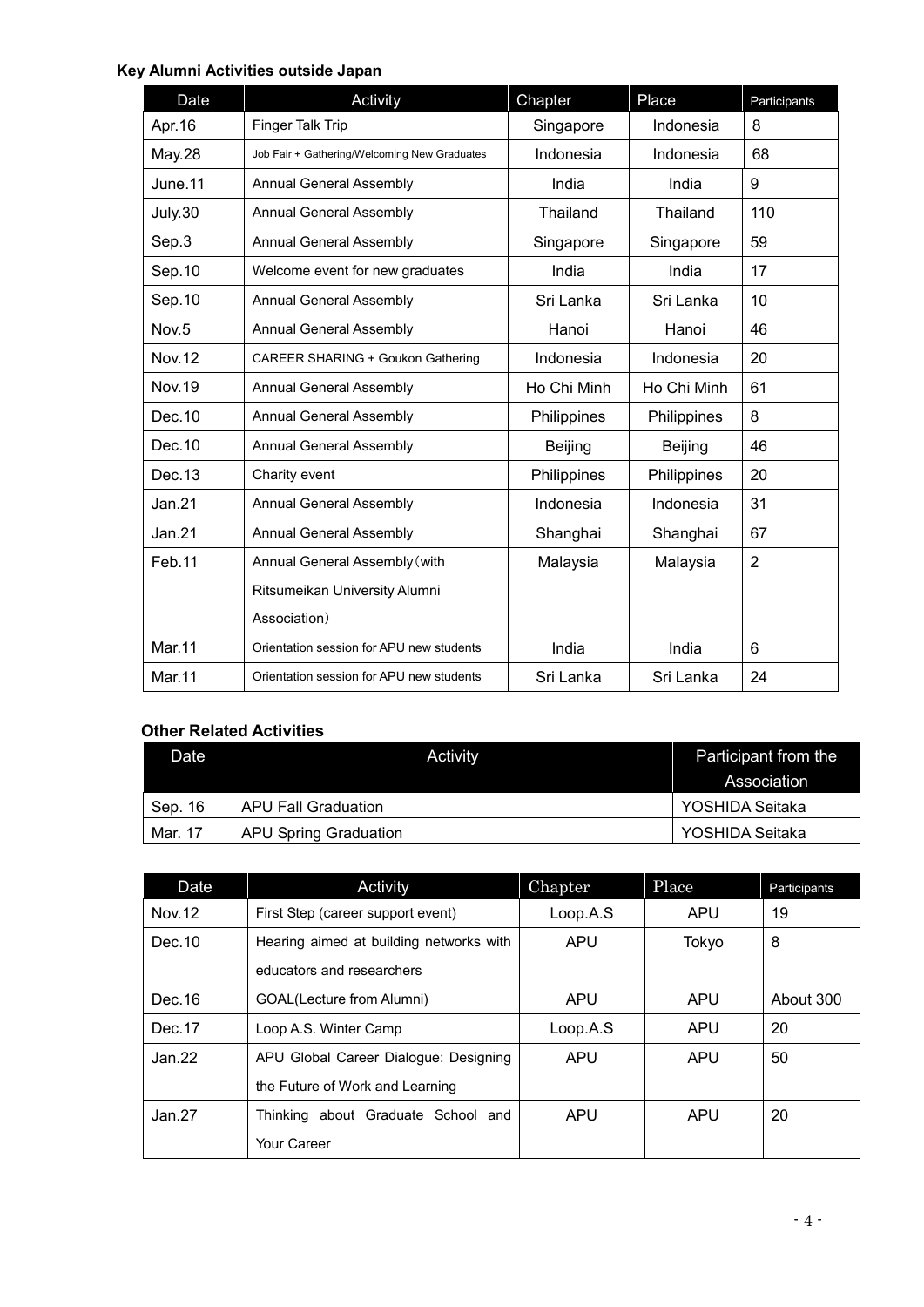### **Board and other meetings**

Board meetings and Regional Chapter Leaders Meeting were held where policies for the Alumni Association were formulated.

| Date          | Activity                                         |
|---------------|--------------------------------------------------|
| June.25-26    | Regional Chapter Leaders Meeting (Mongolia)      |
| July.9-10     | Regional Chapter Leaders Meeting (Sri Lanka)     |
| Aug. 27-28    | Regional Chapter Leaders Meeting (Indonesia)     |
| Sep. 17-18    | Regional Chapter Leaders Meeting (Kyoto)         |
| Sep.27        | Chairperson and Vice Chairperson meeting (Skype) |
| <b>Nov.23</b> | Chairperson and Vice Chairperson meeting (Tokyo) |
| Nov.26        | Regional Chapter Leaders Meeting (Tokyo)         |
| Feb.4         | Board Meeting(Tokyo)                             |
| Mar. 11       | RLM Host Chapter's Meeting (Beppu)               |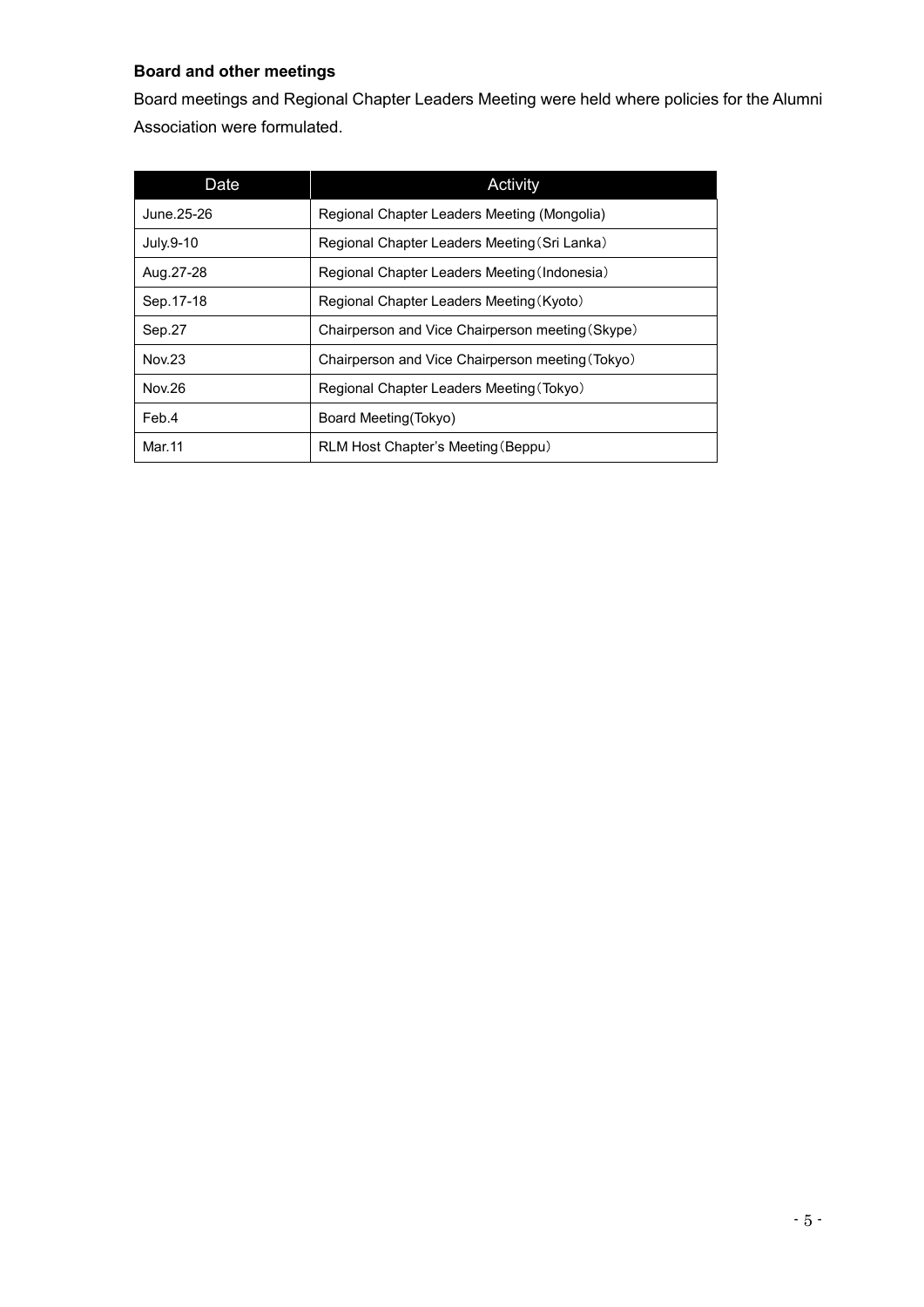#### (**3**)**AY2016 Settlement of Accounts**

#### ① **Ordinary expenses**

Balance to be carried over

| APU Alumni Association - Statement of Revenues and Expenditure |               |                          |                                 |  |  |
|----------------------------------------------------------------|---------------|--------------------------|---------------------------------|--|--|
| for FY 2016                                                    |               |                          |                                 |  |  |
|                                                                |               |                          | (April 1, 2016- March 31, 2017) |  |  |
| $<$ REVENUE $>$                                                | (Unit: Yen)   |                          |                                 |  |  |
| <b>Items</b>                                                   | FY2016 Budget | <b>FY2016 Settlement</b> | <b>Difference</b>               |  |  |
| <b>Membership Fees</b>                                         | 21,000,000    | 16,774,250               | △4,225,750                      |  |  |
| Interest                                                       | 15,000        | 11,752                   | $\Delta 3,248$                  |  |  |
| Other revenue                                                  | $\bf{0}$      | $\bf{0}$                 | $\bf{0}$                        |  |  |
| <b>Balance carried forward</b>                                 |               |                          | $\bf{0}$                        |  |  |
| from previous year                                             | 84,277,297    | 84,277,297               |                                 |  |  |
| <b>Total</b>                                                   | 105,292,297   | 101,063,299              | △4,288,998                      |  |  |
|                                                                |               |                          |                                 |  |  |
| <expenditure></expenditure>                                    |               |                          |                                 |  |  |
| <b>Items</b>                                                   | FY2016 Budget | <b>FY2016 Settlement</b> | <b>Difference</b>               |  |  |
| Website expenses                                               | 600,000       | 360,424                  | 239,576                         |  |  |
| Exchange program costs                                         | 12,900,000    | 11,350,665               | 1,549,335                       |  |  |
| Publicity expenses                                             | 1,300,000     | 386,944                  | 913,056                         |  |  |
| Board /                                                        |               |                          |                                 |  |  |
| other meeting expenses                                         | 7,000,000     | 5,871,614                | 1,128,386                       |  |  |
| Office expenses                                                | 500,000       | 323,409                  | 176,591                         |  |  |
| Support costs                                                  | 1,600,000     | 1,311,249                | 288,751                         |  |  |
| Labour costs                                                   | 100,000       | $\bf{0}$                 | 100,000                         |  |  |
| Balance to be carried over                                     |               |                          |                                 |  |  |
| to the next year                                               | 1,000,000     | 1,000,000                | $\bf{0}$                        |  |  |
| <b>Reserve Funds</b>                                           | 1,000,000     | $\bf{0}$                 | 1,000,000                       |  |  |

to the next year  $79,292,297$  80,458,994  $\Delta 1,166,697$ **Total** 105,292,297 101,063,299 4,228,998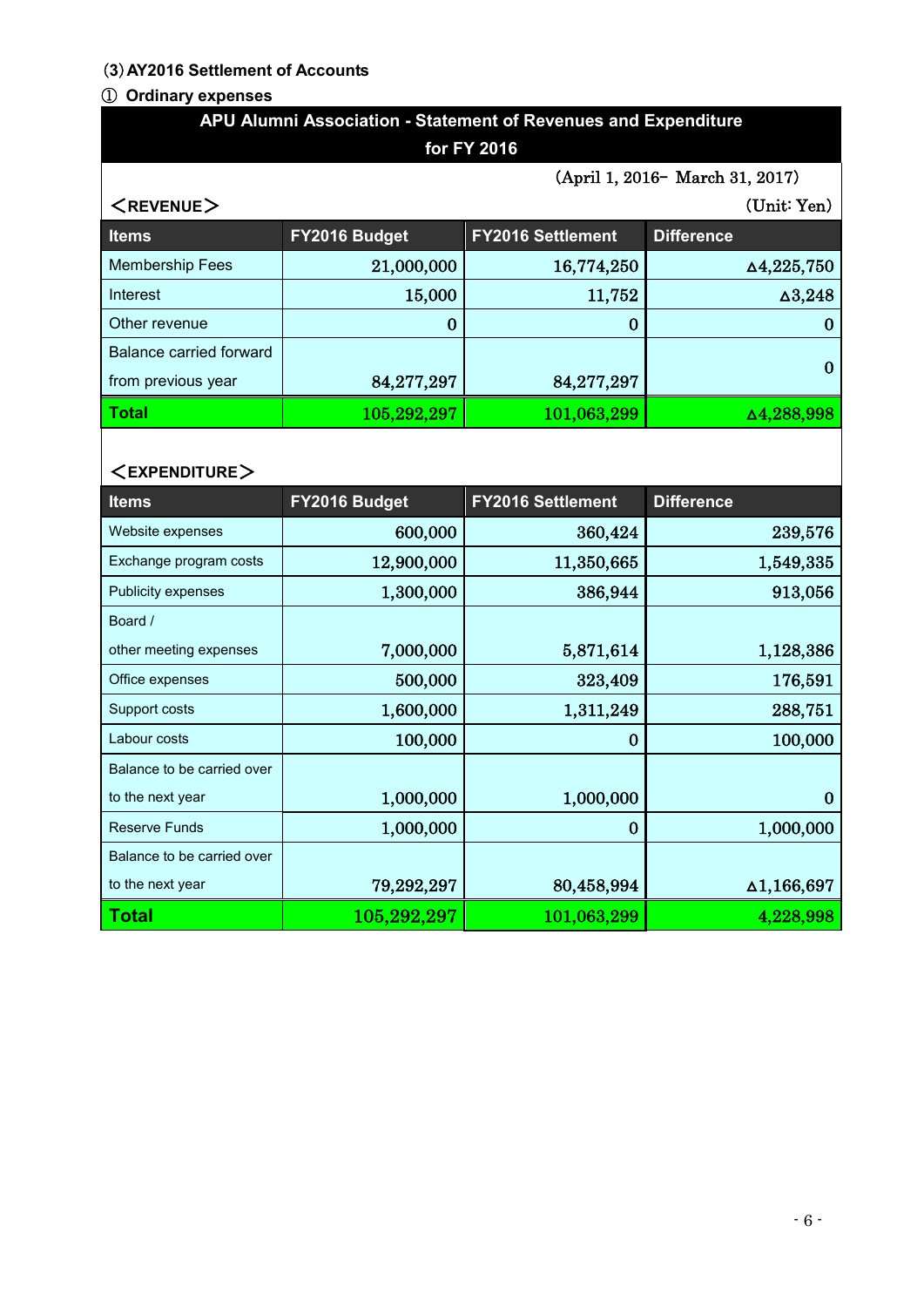### ②**Anniversary Project Budget**

# 2 **APU Alumni Association - Statement of Revenues and Expenditures**

# **from FY 2016 (Anniversary Project)**

(April 1, 2016– March 31, 2017)

| <b>REVENUE</b>          |              |                          | (Unit: Yen)       |
|-------------------------|--------------|--------------------------|-------------------|
| <b>Items</b>            | FY2016Budget | <b>FY2016 Settlement</b> | <b>Difference</b> |
| Anniversary project     |              |                          |                   |
| savings                 | 1,000,000    | 1,000,000                | 0                 |
| Interest                |              |                          | 0                 |
| Other revenue           | 0            | 0                        | 0                 |
| Balance carried forward |              |                          |                   |
| from previous year      | 2,251198     | 2,251,198                | 0                 |
| <b>Total</b>            | 3,251,198    | 3,251,198                |                   |

#### **EXPENDITURE**

| <b>Items</b>               | FY2016 Budget | <b>FY2016 Settlement</b> | <b>Difference</b> |
|----------------------------|---------------|--------------------------|-------------------|
| Project costs              |               |                          |                   |
| Reserve funds              |               |                          |                   |
| Balance to be carried over |               |                          |                   |
| to the next year           |               |                          |                   |
| <b>Total</b>               |               |                          |                   |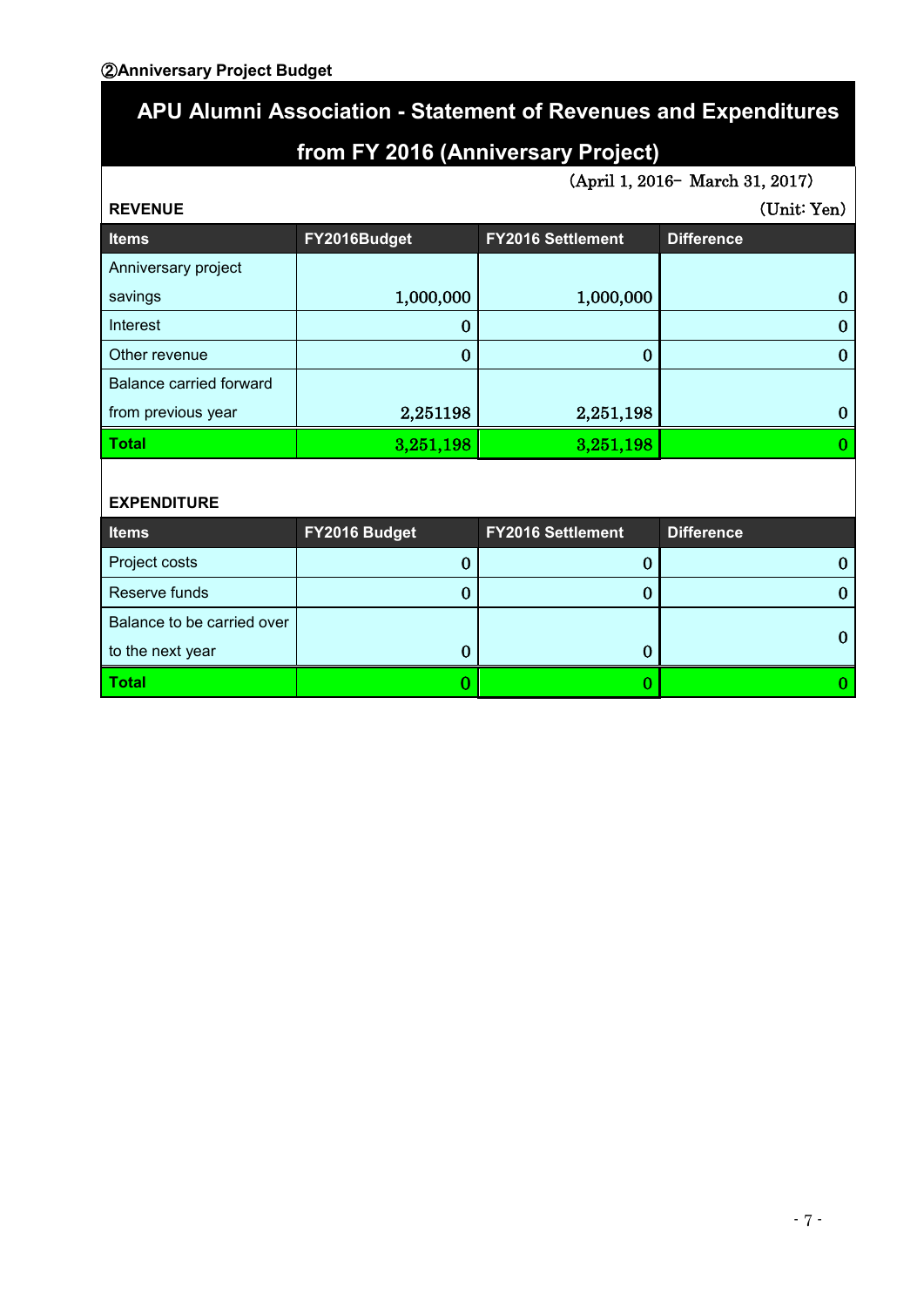#### **(4)Balance Sheet** ①**Ordinary Expenses**

# **APU Alumni Association - FY 2016 Balance Sheet**

(April 1, 2016– March 31, 2017)

| <b>ASSETS</b>         |                                 |            | (Unit: Yen)           |
|-----------------------|---------------------------------|------------|-----------------------|
| <b>Items</b>          | FY 2016 closing FY 2015 closing |            | Increase and decrease |
| <b>Current assets</b> |                                 |            |                       |
| Cash deposits         | 80,458,994                      | 84,277,297 | $\Delta 3,818,303$    |
| Accounts due          |                                 |            |                       |
| <b>Total</b>          | 80,458,994                      | 84,277,297 | $\Delta 3,818,303$    |

### **LIABILITIES**

| <b>Items</b>     |  | FY 2015 closing FY 2014 closing Increase and decrease |
|------------------|--|-------------------------------------------------------|
| Current debts    |  |                                                       |
| Accounts payable |  |                                                       |
| <b>Total</b>     |  |                                                       |

### ②**Anniversary Project**

# **APU Alumni Association – FY 2016 Balance Sheet**

# **(Anniversary Project)**

(April 1, 2016– March 31, 2017)

(Unit: Yen)

## **ASSETS**

| <b>Items</b>          | FY 2016 closing | FY 2015 closing | <b>Increase and decrease</b> |
|-----------------------|-----------------|-----------------|------------------------------|
| <b>Current assets</b> |                 |                 |                              |
| Cash deposits         | 2,251,198       | 5,251,198       | △3,000,000                   |
| Accounts due          | u               | U               |                              |
| <b>Total</b>          | 2,251,198       | 5,251,198       | $\Delta 3,000,000$           |
|                       |                 |                 |                              |
| <b>LIABILITIES</b>    |                 |                 |                              |
| <b>Items</b>          | FY 2016 closing | FY 2015 closing | <b>Increase and decrease</b> |
| <b>Current debts</b>  |                 |                 |                              |
| Accounts payable      | U               | O               |                              |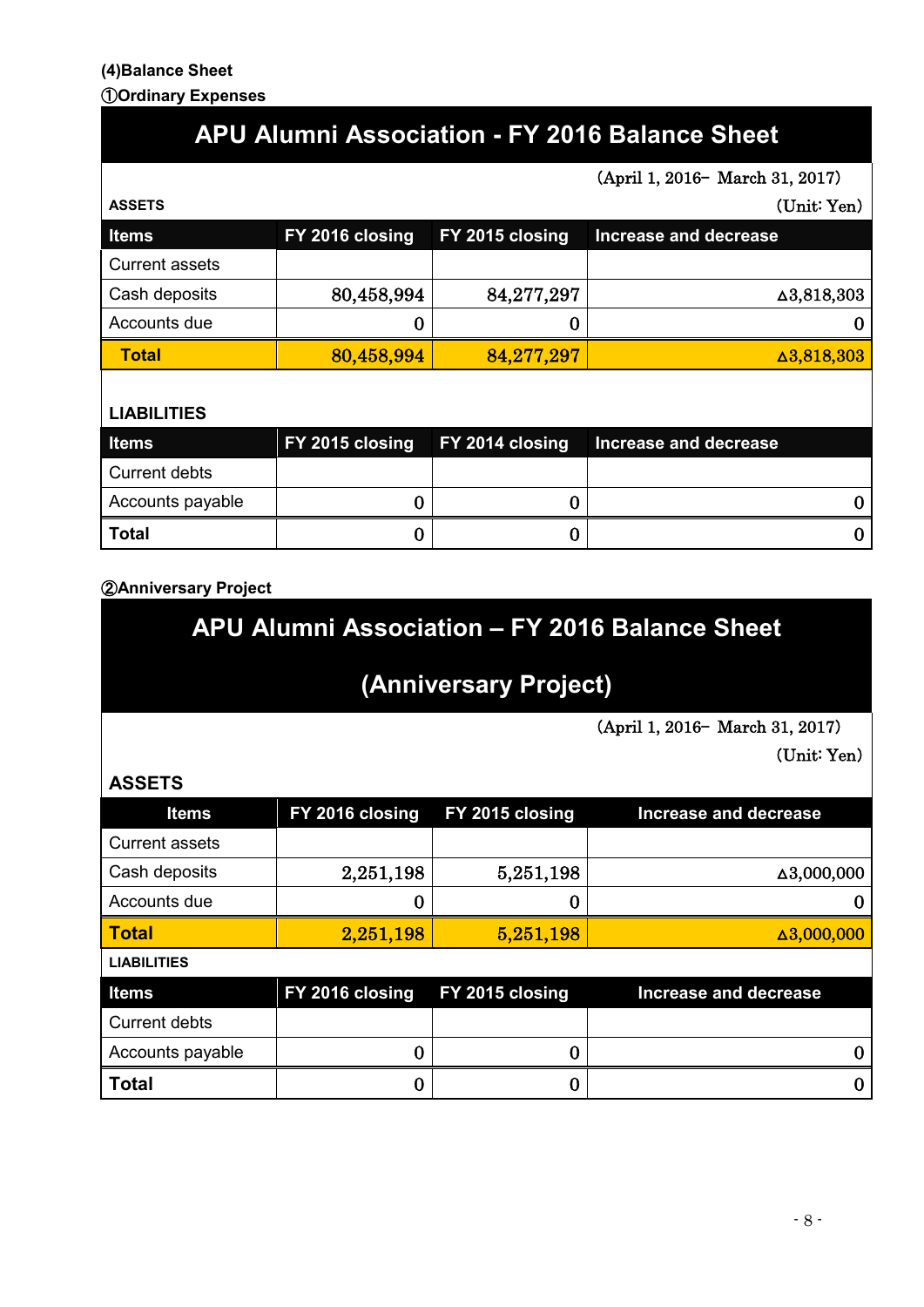#### **(5)General Inventory**

| <b>APU Alumni Association - FY 2016</b> |  |  |
|-----------------------------------------|--|--|
| <b>General Inventory</b>                |  |  |
| (April 1, 2016 – March 31, 2017)        |  |  |
| (Unit: Yen)                             |  |  |
| <b>Amount</b>                           |  |  |
|                                         |  |  |
| 80,458,994                              |  |  |
| O                                       |  |  |
| 80,458,994                              |  |  |
|                                         |  |  |
|                                         |  |  |
| <b>Amount</b>                           |  |  |
|                                         |  |  |
| 0                                       |  |  |
| O                                       |  |  |
|                                         |  |  |

**Net Assets** 80,458,994

**\* Please refer to the treasurer's report.**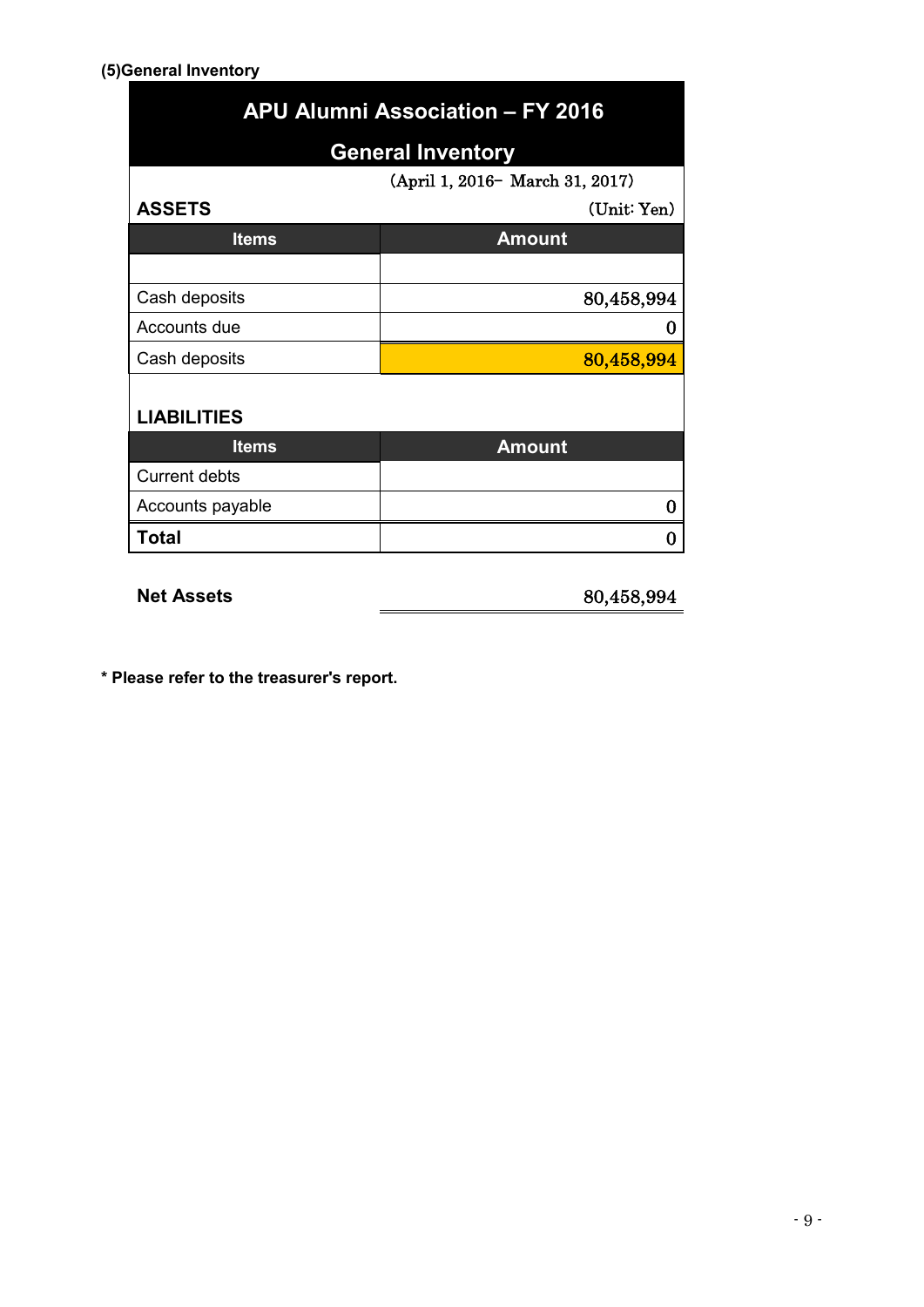# **2**.**Projects and budget for FY 2017**

*Basic Policy*

- **Each chapter or group shall freely organize its own activities.**
- **Enhance communication between alumni and the university and among alumni**
- **Raise the profile of the Alumni Association among alumni and students**

#### **(1) AY2017 Activity Plan**

① We will establish and administer two teams, the Global Family Team and the Self-Accomplishment Team, to realize those aspects of the Alumni Association's vision.

*Team Roles*

| Global Family       | This team will create an atmosphere that will allow alumni to feel at |
|---------------------|-----------------------------------------------------------------------|
| (GF Team)           | home anywhere in the world.                                           |
| Self-Accomplishment | This team will create an environment to help alumni do those things   |
| (SA Team)           | they truly want to do that they cannot do as part of their work.      |

*Team Plans (Draft)*

| Global Family       | This team will assist with the establishment of new chapters, provide |  |
|---------------------|-----------------------------------------------------------------------|--|
| (GF Team)           | support to first-year student orientations, consider ways to improve  |  |
|                     | communication within and among chapters, create a training manual,    |  |
|                     | and administer the Regional Chapter Leaders' Meetings.                |  |
| Self-Accomplishment | This team will publicize the Alumni Association,<br>build a           |  |
| (SA Team)           | communication platform for alumni, support current students           |  |
|                     | (including Loop A.S. activities), and provide alumni with learning    |  |
|                     | opportunities.                                                        |  |

② Website project

We will continue actively posting information on the website and Facebook as we work with the university to help alumni connect with each other easily and create a platform for the exchange of information.

- ③ Exchange projects
	- ・ We will encourage the implementation of annual general meetings in each chapter and strive to make this common practice.
	- ・ We will encourage chapters to take responsibility for collecting and creating lists of their respective members' contact information.
	- ・ We will actively support project-based events and activities undertaken voluntarily by alumni.
- ④ Support for current students and alumni
	- We will strengthen support for students by establishing an alumni-funded scholarship.
	- ・ We will begin offering a babysitting service so that more alumni can attend our events.
- ⑤ Board Meetings and other meetings
	- ・ We will hold regular Board Meetings.
	- ・ We will hold Regional Chapter Leaders' Meetings.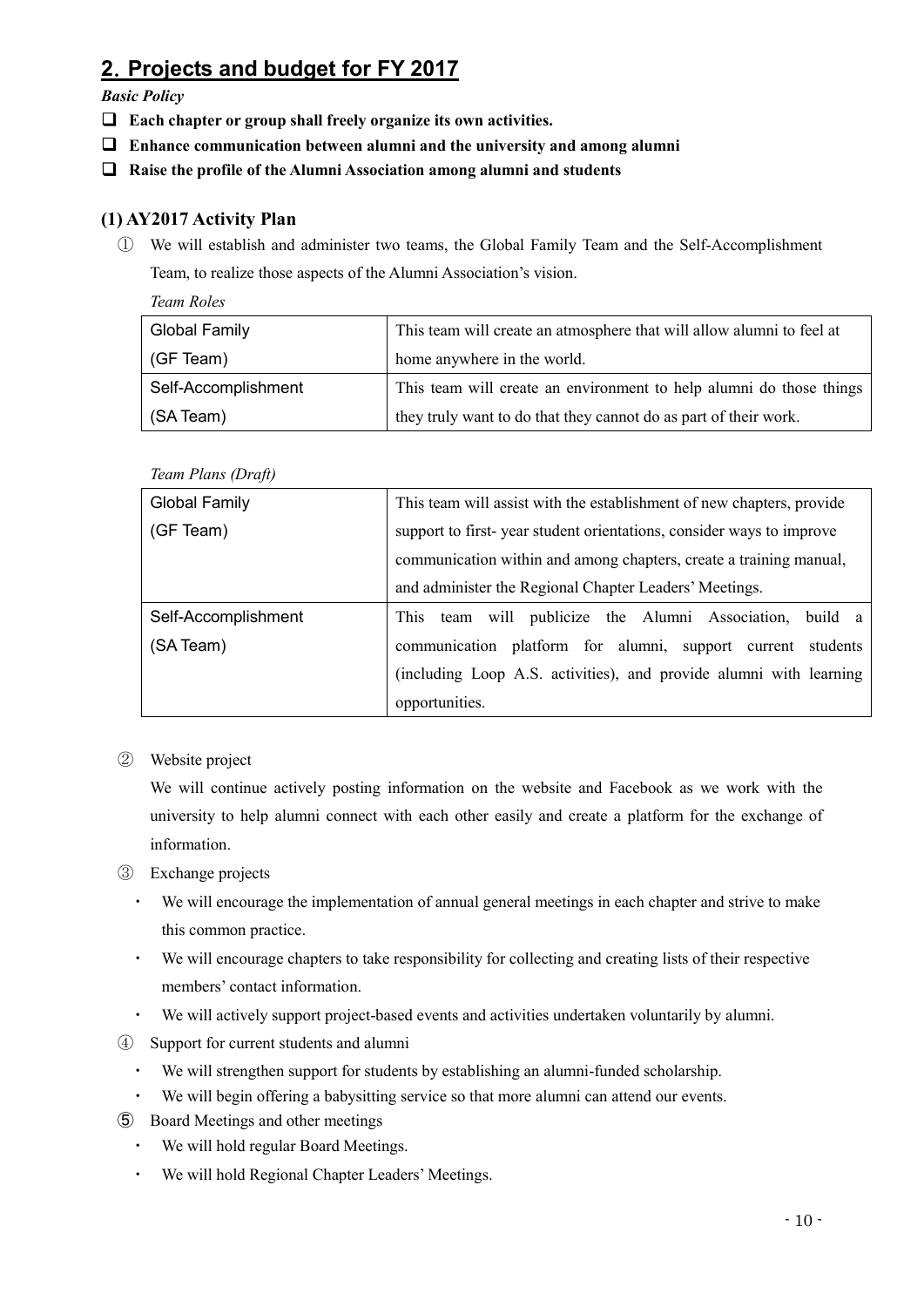- ・ We will hold meetings in the countries hosting the Regional Chapter Leaders' Meetings.
- ⑥ Support for APU

・

・ We will continue existing initiatives including cooperation with student recruitment and the donation of newly purchased books to the APU Library.

### **Event and other schedule (as of May 2017)**

| Month | Event                                                                                    | Meeting                                                           |
|-------|------------------------------------------------------------------------------------------|-------------------------------------------------------------------|
| April | [1 <sup>st</sup> ] APU Entrance Ceremony                                                 |                                                                   |
|       | [1 <sup>st</sup> ] Welcome party for new graduates by Kansai Chapter                     |                                                                   |
|       | [22 <sup>nd</sup> ] Welcome party for new graduates by Kanto Chapter                     |                                                                   |
|       | [22 <sup>nd</sup> ] Welcome party for new graduates by Kumamoto Chapter                  |                                                                   |
| May   | [20 <sup>th</sup> ] Pakistan Chapter Opening Ceremony                                    | [13rd] Chairperson and Vice Chairperson meeting                   |
|       | [27 <sup>th</sup> ] Dreams Club(Kanto)                                                   | [22nd] Inspection                                                 |
|       | [27th] Annual General Assembly(India)                                                    |                                                                   |
|       | [28 <sup>th</sup> ] Mangrove planting in Cebu                                            |                                                                   |
| June  | [1 <sup>st</sup> ] APU Alumni Association Scholarship(Announcement)                      | [10-11 <sup>th</sup> ] Regional Chapter Leaders Meeting(India)    |
|       | [10 <sup>th</sup> ] Welcome party for new graduates by Fukuoka Chapter                   | [24-25 <sup>th</sup> ] Regional Chapter Leaders Meeting(Taiwan)   |
|       | [30th] APU Alumni Association Scholarship(Deadline)                                      |                                                                   |
|       |                                                                                          |                                                                   |
| July  | [2 <sup>nd</sup> ] Girls event by Kansai Chapter                                         | [29-30 <sup>th</sup> ] Regional Chapter Leaders Meeting(Malaysia) |
|       | [22 <sup>nd</sup> ] Annual General Assembly by Thai Chapter                              |                                                                   |
|       |                                                                                          |                                                                   |
| Aug   |                                                                                          |                                                                   |
| Sept  | [15 <sup>th</sup> ] APU Graduation Ceremony                                              |                                                                   |
|       | [16 <sup>th</sup> ] APU Alumni Association Scholarship (Award ceremony and presentation) |                                                                   |
|       | [25 <sup>th</sup> ] APU Entrance Ceremony                                                |                                                                   |
| Oct   | [21 <sup>st</sup> ]All Ritsumeikan event                                                 | [28-29 <sup>th</sup> ] Regional Chapter Leaders Meeting(Oita)     |
|       |                                                                                          | [TBD] Chairperson and Vice Chairperson meeting                    |
| Nov   |                                                                                          |                                                                   |
| Dec   | [9 <sup>th</sup> ] JUMBO Party                                                           | [9 or 10] Chairperson and Vice Chairperson meeting                |
| Jan   |                                                                                          | [TBD] Board Meeting                                               |
| Feb   |                                                                                          |                                                                   |
| Mar   | [16 <sup>th</sup> ] APU Graduation Ceremony                                              |                                                                   |
|       | [17 <sup>th</sup> ]APU Alumni Association Scholarship (Award ceremony and presentation)  |                                                                   |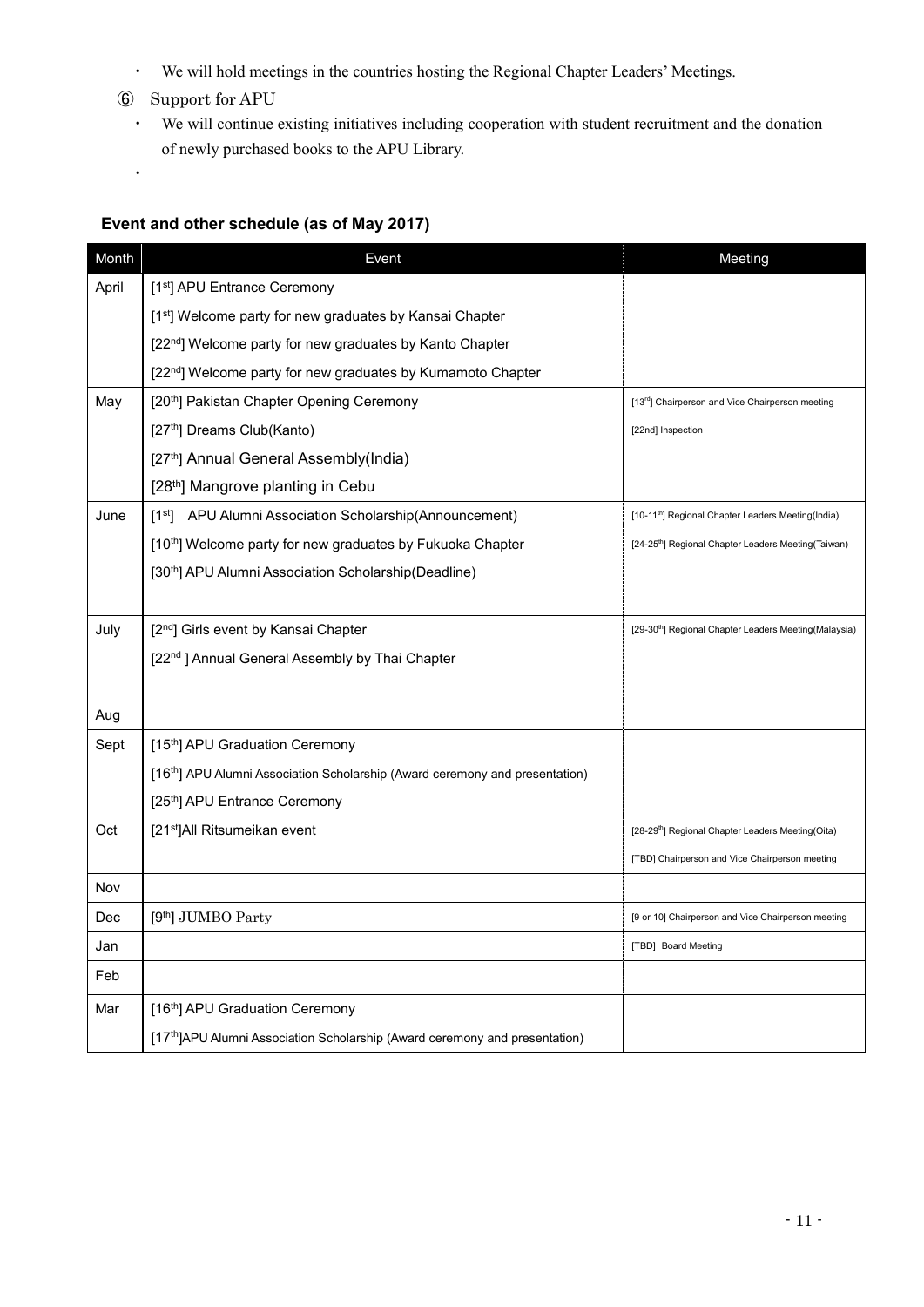# **APU Alumni Association FY 2017 Budget**

(April 1, 2017 – March 31, 2019)

**INCOME** (Unit: Yen)

| <b>Item</b>                                   | FY 2016 Budget | FY 2016 Settlement | FY 2017 Budget | Increase / Decrease |
|-----------------------------------------------|----------------|--------------------|----------------|---------------------|
| <b>Membership Fees</b>                        | 21,000,000     | 16,774,250         | 20,000,000     | $\Delta$ 1,000,000  |
| Interest                                      | <b>15,000</b>  | 11,752             | 15,000         |                     |
| Other revenue                                 | 0              | 0                  | t.             | O                   |
| <b>Subtotal</b>                               | 21,015,000     | 16,786,002         | 20,015,000     | $\Delta 1,000,000$  |
| Balance carried forward<br>from previous year | 84,277,297     | 84,277,297         | 80,458,994     | $\Delta 3,818,303$  |
| <b>Total</b>                                  | 105,292,297    | 101,063,299        | 100,473,994    |                     |

#### **EXPENDITURE**

| <b>Item</b>                | FY 2016 Budget | FY 2016 Settlement | FY 2017 Budget | <b>Increase / Decrease</b> |
|----------------------------|----------------|--------------------|----------------|----------------------------|
| Website expenses           | 600,000        | 360,424            | 300,000        | $\Delta 300,000$           |
| Exchange program costs     | 12,900,000     | 11,350,665         | 11,050,000     | $\Delta$ 1,850,000         |
| <b>Publicity expenses</b>  | 1,300,000      | 386,944            | 500,000        | $\Delta 900,000$           |
| Board / other meeting      |                |                    |                |                            |
| expenses                   | 7,000,000      | 5,871,614          | 4,650,000      | $\Delta 2,350,000$         |
| Office expenses            | 500,000        | 323,409            | 400,000        | $\Delta 100,000$           |
| Support expenses           | 1,600,000      | 1,311,249          | 1,500,000      | 0                          |
| Labour costs               | 100,000        | $\bf{0}$           | 100,000        | $\overline{0}$             |
| <b>Anniversary Project</b> |                |                    |                |                            |
| Savings                    | 1,000,000      | 1,000,000          | 1,000,000      | 0                          |
| <b>Reserve Funds</b>       | 1,000,000      | $\bf{0}$           | 500,000        | $\Delta$ 500,000           |
| <b>Subtotal</b>            | 26,000,000     | 20,604,305         | 20,000,000     | $\Delta 6,000,000$         |
| Balance to be carried over |                |                    |                |                            |
| to the next year           | 79,292,297     | 80,458,994         | 80,473,994     | 1,181,697                  |
| <b>Total</b>               | 105,292,297    | 101,063,299        | 100,473,994    | △4,818,303                 |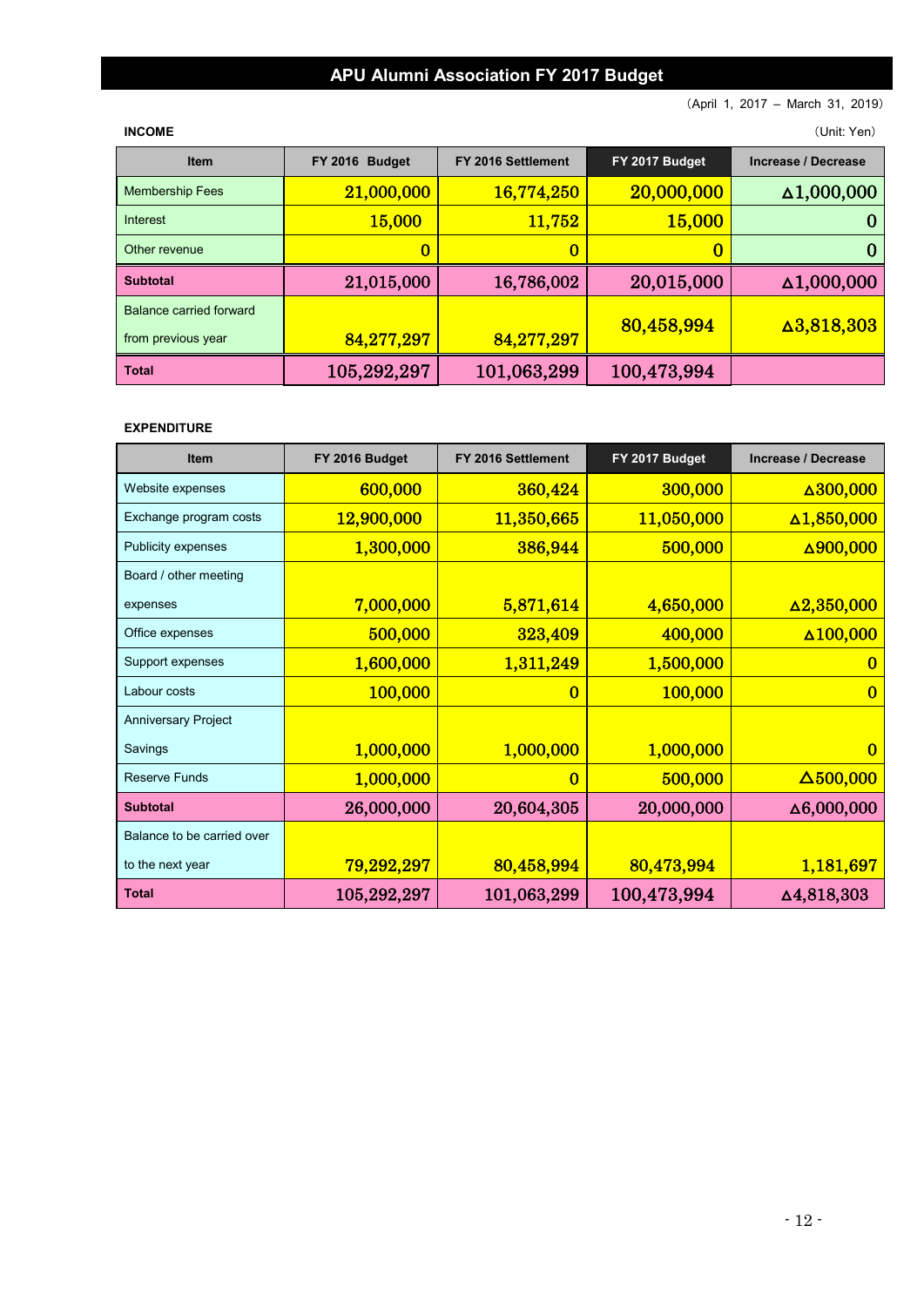# **3**.**Structure of the Alumni Association**

### **(1)FY 2017 Support Team Members**

| <b>TITLE</b>         | <b>Graduation</b><br><b>NAME</b>      |                                 |
|----------------------|---------------------------------------|---------------------------------|
| Chairperson          | APM 2006<br>YOSHIDA Seitaka           |                                 |
| Vice Chairperson     | HUANG Chu Chun (Michelle)<br>APM 2006 |                                 |
| Vice Chairperson     | GUO Jia                               | APM 2012                        |
| Vice Chairperson     | <b>HARIGA Maharani</b>                | APS 2012                        |
| Director             | OKADA Yoshinobu                       | APS 2006                        |
| Director             | <b>UEDA Tsubasa</b>                   | APM 2014                        |
| Director             | <b>ASHIMURA Yuki</b>                  | APS 2006                        |
| Director             | <b>GUZMAN Urbina Alexander</b>        | MBA 2014                        |
| Director             | ANANDAGODA Channa                     | APS 2014                        |
| Director             | <b>TSUMURA Mai</b>                    | APS 2012                        |
| Auditor              | TANIGAWA Kazuya                       | APS 2006                        |
| Secretary-General    | <b>OBASE Risa</b>                     | (Office of the President staff) |
| Honorary Chairperson | <b>KORENAGA Shun</b>                  | (President of APU)              |

#### **(2)FY 2017 Chapter Leaders**

| Region                    | <b>Name</b>                        | <b>Graduation</b> |
|---------------------------|------------------------------------|-------------------|
| Shanghai(China)           | WU Ji Huan                         | APS 2004          |
| Beijing · Tianjin (China) | <b>BAI Jingyuan</b>                | APM 2011          |
| Korea                     | <b>LEE Kee Baek</b>                | APM 2004          |
| Taiwan                    | YANG Chia Yi                       | APS 2005          |
| The Philippines           | Michelle Dy                        | APS 2004          |
| Malaysia                  | <b>TAN Bee Lin</b>                 | APM 2003          |
| Hanoi (Vietnam)           | HO Manh Tung                       | APM 2005          |
| Ho-Chi-Minh (Vietnam)     | HAC Nguyen Nghi                    | APM 2011          |
| Thailand                  | LAUEBOONCHU Patarapon              | APM 2011          |
| Indonesia                 | <b>AUDI Rahmatio</b>               | APS 2015          |
| Singapore                 | OGAWA Takumi                       | APM 2011          |
| Mongolia                  | <b>TSEND Uugantsetseg</b>          | APS 2008          |
| India                     | <b>MEHTA Muku</b>                  | <b>GSM 2005</b>   |
| Sri Lanka                 | DIAS M.P.Mali                      | APS 2004          |
| Europe                    | MOHAMED RAFEEK M.R.                | APM 2006          |
| Myanmar                   | Kyi Paul                           | APM 2011          |
| ARC(Africa)               | FUNGATIRA Yankho Joy               | APM 2012          |
| Tonga                     | <b>VIKILANI Sione Fatanitavake</b> | GSA 2010          |
| Samoa                     | <b>TUPEPEA Esera Aumua</b>         | GSA 2005          |
| Latin America             | <b>BARREDA MORENO Olga</b>         | GSA 2012          |